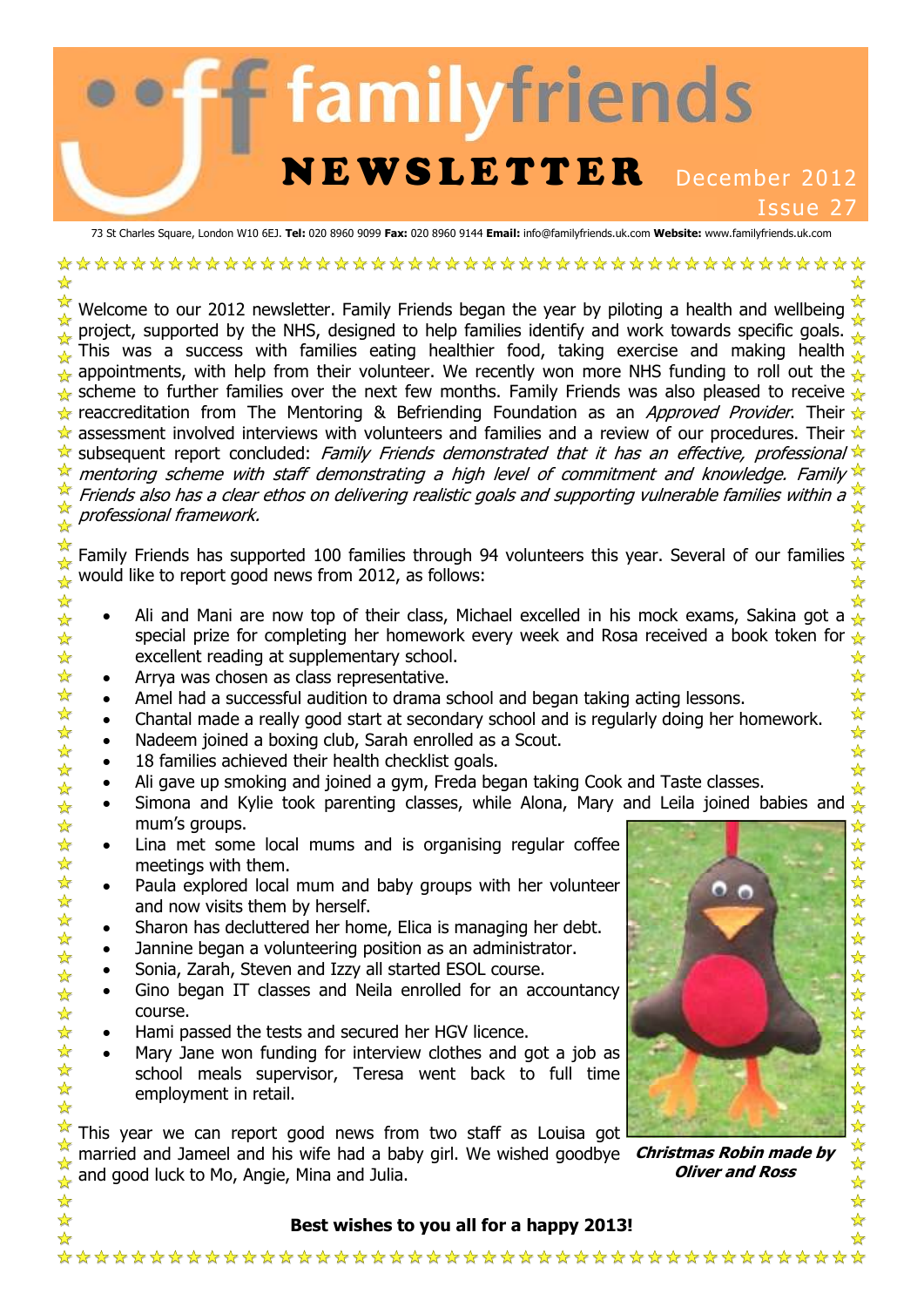# **NOTICEBOARD**

The ice rink in the grounds of the Natural History Museum is open until 6 January 2013. Ticket prices start from £8 and can be bought online (www.ticketmaster.co.uk), over the phone (0844 847 1576) or in person from the ice rink box office. It is best to book your tickets in advance. Sessions last 40 minutes. The Natural History Museum is located on Cromwell Road. The nearest tube station is South Kensington, buses 14, 49, 70, 74, 345, C1, 360, 414 go to the Museum.

The Southbank Centre Christmas Market is full of interesting stalls and activities for children of all ages. The market is open until 24 December. Why not wrap up warm and wander down Queens Walk, taking time to stop and watch some of the street performers and market stalls? The nearest tube station to the Southbank is Waterloo.



The Way Back Home is a Christmas Show based on the book by Oliver Jeffers. It is specially designed for children under 7. Performances run until 23 December. Tickets cost £8 with 10.30am and 1pm performances. Chelsea Theatre, 7 World's End Place, London, SW10 0DR. Tel: 020 7352 1967 www.chelseatheatre.org.uk



It's not a 999 emergency, but you need medical help fast. There is a new number to call. If you think you need A&E but you are not sure, call **111**. This is the new NHS telephone number being introduced in the London Boroughs of Kensington & Chelsea and Hammersmith & Fulham amongst others, to make it easier to access local health services. There are advisers on hand to give you the health care advice you need or send for an ambulance.

# **RUDOLPH'S CARROT FLAPJACKS from www.bbcgoodfood.com**

This is fun to make and great to share with friends and family. Be careful when using the cooker and sharp knives.

#### **You will need:**

- 200g butter
- 100g golden syrup
- 50g soft light brown sugar
- 300g rolled oats
- 2 grated carrots
- Zest of 1 orange
- 100q chopped apricots
- 1 tsp cinnamon
- 50g pumpkin seeds

#### **Method:**

- 1. Heat the oven to 160C and line an 18cm square baking tin with greaseproof paper.
- 2. Melt the butter, golden syrup and sugar in a large pan. Mix in the rolled oats, carrot, orange zest and apricots, cinnamon and pumpkin seeds.
- 3. Stir everything well, then spoon the mixture into the square tin, squishing the mixture down firmly.
- 4. Bake for 40-45 minutes then cool in the tin before slicing into 16 squares.

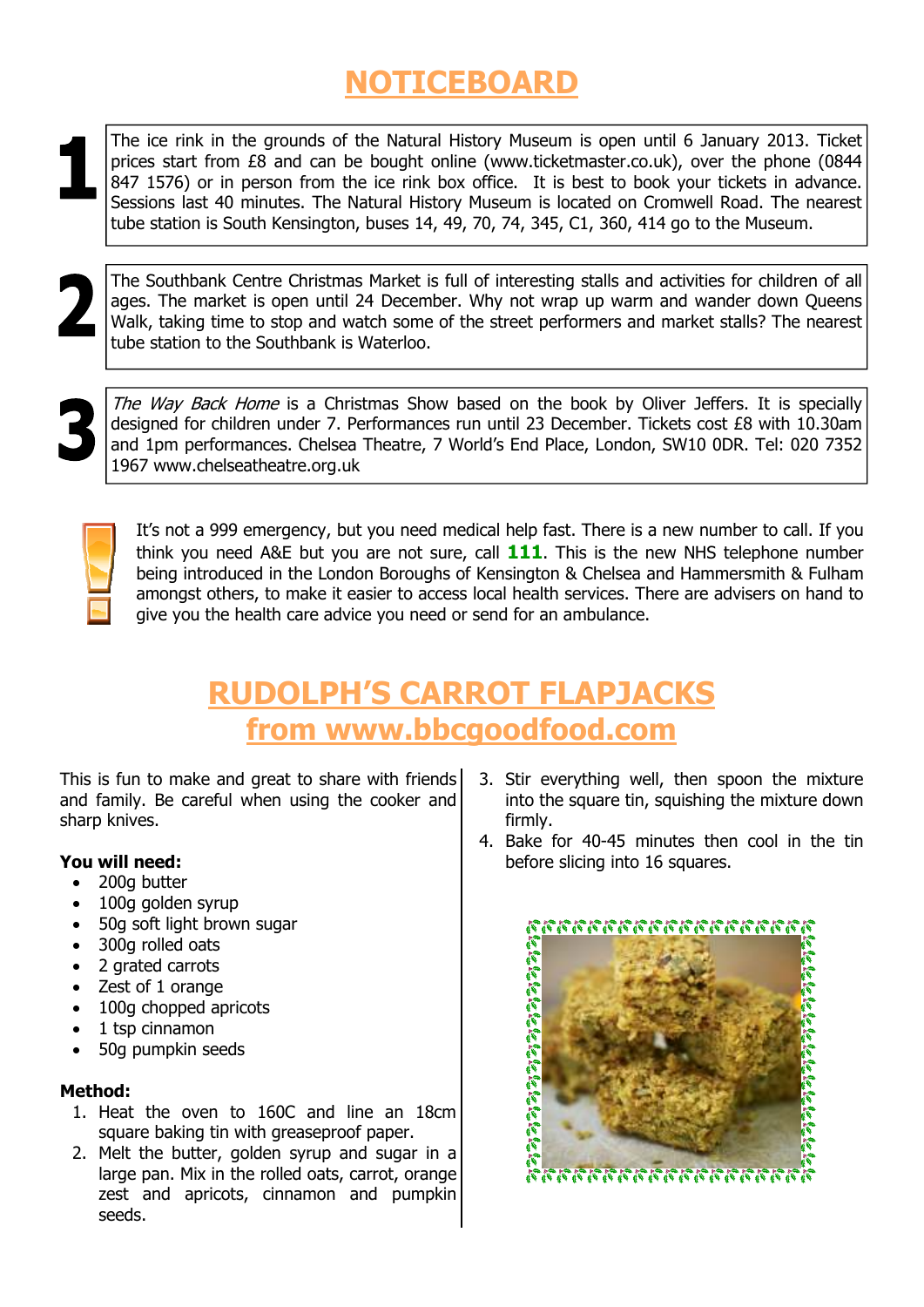# **A Parent's Experience**

I started receiving support from Family Friends almost a year ago. I have to say that I have been given great help.

Firstly, I had a home visit from a lovely co-ordinator Miriam who explained about the support. I was able to ask questions about the services which they offer and even describe the sort of volunteer that I wished to receive support from in the future.

I look forward every week to meet-ups with my volunteer. She is totally reliable, kind, and she never lets me down. Before I met my volunteer I thought there was absolutely no hope whatsoever, but with my volunteer's help I have become a better mum.

I've been living on the 3rd floor in a bedsit. There are 57 stairs (no lift) for me to climb up and down. It was impossible for me to take my little one to the park or even go to my GP to get my daughter's vaccinations done. Thanks to my volunteer these are now manageable.

Because of Family Friends and the support which I receive from them, I now look forward to each day more positively. I certainly feel more motivated and happier.... after a long time a human being once again.

#### **Nuket**

### **A Volunteer's Experience**

Having retired from 39 years of teaching in an inner city nursery centre, I decided to volunteer with Family Friends. It proved to be a positive, interesting experience and gave me a lot to think about.

I was lucky to support a vulnerable single mum with three children under five, and watch her develop over the year into a strong, confident woman. The journey was incredible; and although really depressing and hard at first, changed so much by the end.

Initially mum was anxious about my involvement, but she soon relaxed. Over the time we had together I introduced her to games and activities to play with the children. We did something different every week ranging from visiting nurseries, drop-ins, parks, housing offices, the job centre, cafes and the museums. We learnt a lot from each other, feeling comfortable to speak about everything!

Family life changed dramatically for the mum when she was reunited with her husband which gave security to the children. My role altered then to what felt like a Marriage Guidance Counsellor for a few visits, but as the family readjusted and settled down they all seemed much happier.

Both parents got jobs, the two older children are now at school and the baby has the grandparents who have joined the family.

The mum has always been determined and ambitious and her self-esteem has grown. She is now in a better place. I never expected such a wonderful outcome. I felt a great sense of satisfaction when we said our goodbyes.

#### **Jenny**